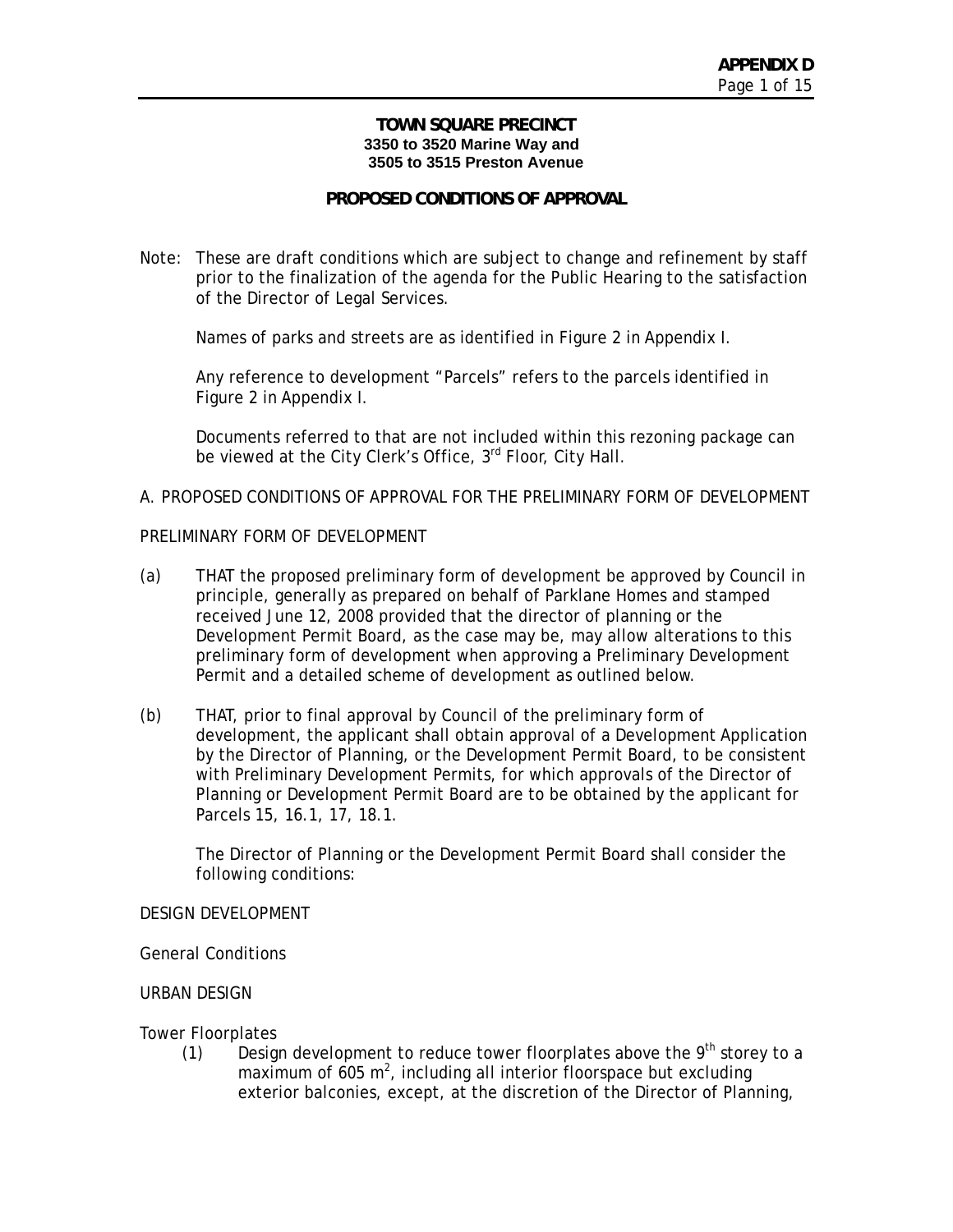an increase to 650 m<sup>2</sup> may be considered where the proposed building demonstrates all of the following:

- a) exceptional green building design, particularly in the area of energy performance. Exceptional green building design and energy performance will be assessed relative to evolving city standards at time of each development permit application;
- b) exceptional architectural design. While all buildings at EFL are expected to achieve a high standard of quality, materiality and architectural design, taller, larger buildings should be exceptional. Particular emphasis should be placed on articulation to de-emphasize perceived building mass;
- c) contextually appropriate massing. An increase in building floorplate should be suitable to the localized urban design condition and the role of the building within the overall plan. It should not adversely affect sun on public places, or the perceived scale of buildings adjacent to important public places.

Note to applicant: It is anticipated that there will be a variety of tower floorplate sizes in response to the unique conditions, placement, and role that each tower plays. Consideration should be given to relocating building floorspace to mid-rise massing that further enhances definition and overlook of the street and public places. Allowance must be made at upper levels for reduced floorplate sizes to enable useable outdoor space, and sculpting and capping of tower elements.

Frontages on Crescent and Marine Way

- (2) Design development to clarify the extent and location of residential, livework, office, institutional and other allowable non-residential uses in the area described as 'Commercial/Live-work'.
- (3) Design development to live-work frontages on crescent street and Marine Way to make them function well as residential units.

Note to applicant: Live-work premises should provide an outlook, daylighting, and private outdoor space appropriate to residential. Livework premises may be a two-storey unit with workspace at grade, living space on the upper level (and possibly on a portion of the lower level), one or both of which has direct access to private outdoor space. Live-work premises may also be a single-storey through-unit with 'work' frontage on the street and 'live' exposure at the rear on a courtyard, mews or residential street.

Frontages on Marine Way

- (4) Design development to ensure that enclosed balconies fronting Marine Way, in the opinion of the Director of Planning, meet the intent of the City's approved Balcony Enclosure Guidelines and are:
	- clearly expressed on the exterior of the building
	- project somewhat from the main façade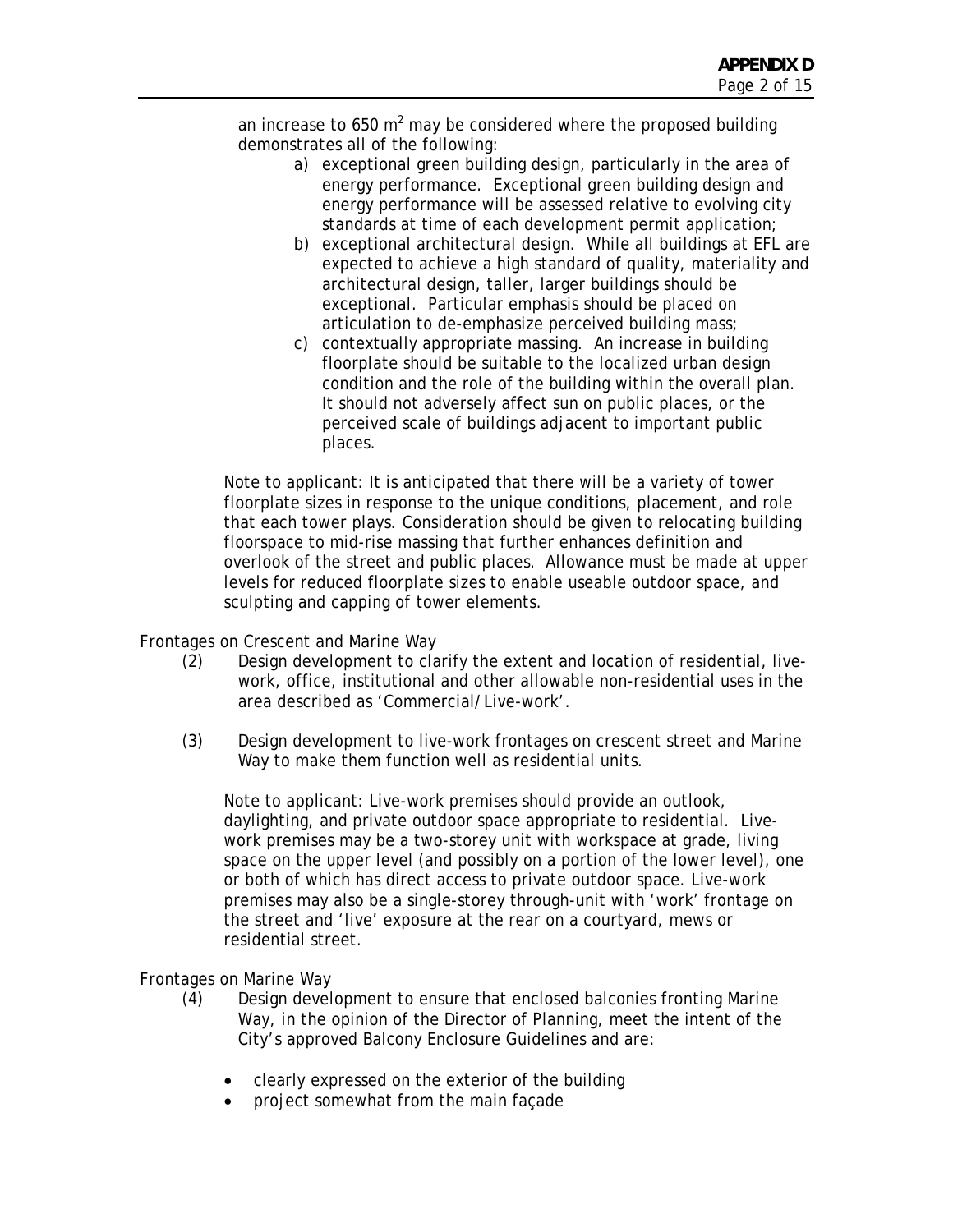- highly glazed, with transparency and openness at corners
- expressed as open balconies that have been enclosed.

Note to applicant: Enclosed balconies may be permitted on the first nine storeys of units fronting Marine Way to improve liveability by reduction of noise.

# Retail Areas

(5) Design development of commercial units to provide adequate retail unit depth for a viable and wide range of retail and service uses with a minimum depth of 15 metres, except those CRU's wrapping the anchor tenants on Parcels 15, 16 and 17, and minor anchors in other locations.

Note to Applicant: To ensure a mix of retail uses and to maximize viability, variable depths will be considered to accommodate a range of retail enterprises, with a target of achieving depths of 18-21 metres wherever possible.

(6) Design development to ensure a mix of small and medium size retail uses to support an active high street.

Note to applicant: Medium-size stores are to range in size from 930  $m^2$  to 1500  $\mathrm{m}^2$ , medium size stores are not to exceed a floor area of 2350  $\mathrm{m}^2$ .

(7) Design development to optimize pedestrian interest and retail and service use exposure along the high street by appropriately locating retail anchor tenant entries and related entrances to parking access on the high street.

Note to Applicant: Locate the architecturally prominent and wider primary entrance to the grocery store on Parcel 17 as close as possible to the high street while providing animating frontage on the town square. Entrance to the anchor store on Parcel 15 must be located on high street.

#### Surface Rights-of-Way

(8) Design development to provide SRWs to secure public access to the secondary system of paths that create permeability and connectivity of the block system, generally as illustrated in the East Fraserlands Design Guidelines (see Appendix J), to the satisfaction of the Director of Planning, City Engineer and Legal Services.

Note to applicant: The precise location, width, and functionality of the SRWs are to be determined at Development Permit. SRWs are to be:

- accessible, and comfortable for pedestrians;
- safe, secure, well-lit, ungated, and welcoming;
- overlooked by active, inhabited space;
- typically provide visibility and permeability through the block; and
- align and connect directly with public routes and streets.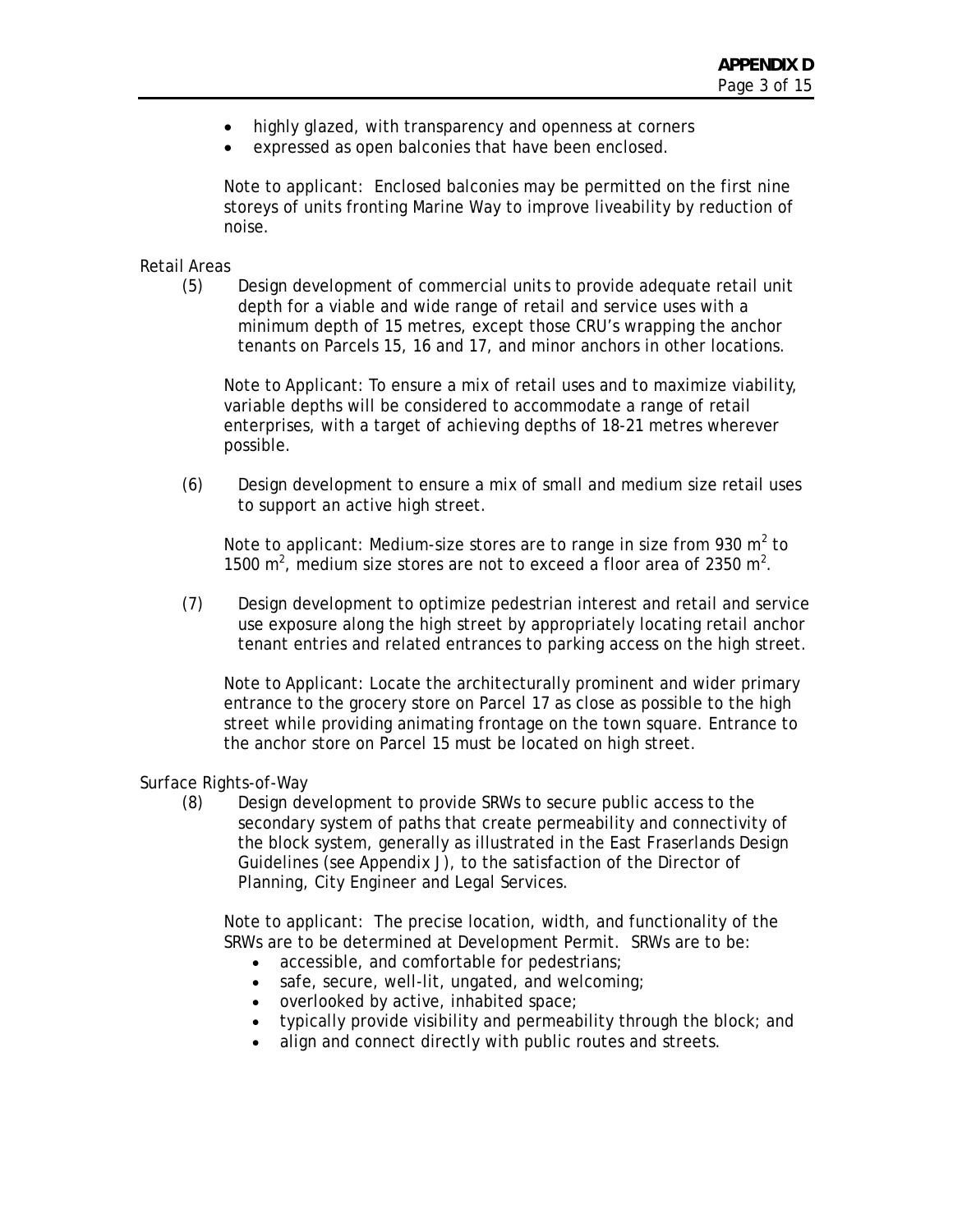# Townhouses at lower levels

- (9) Design development to ensure residential street frontages are primarily comprised of two-storey townhouse units with:
	- a) active uses such as living rooms and kitchens, on the main level frontage, not bedrooms;
	- b) a main level raised above grade to create a sense of privacy and a comfortable relationship of dwelling to street; and
	- c) useable private outdoor space adjacent to the street or other private outdoor space directly accessible from the more active living spaces of the unit (ie roof decks, balconies off living areas, circulation spaces and courtyards).

Solar access on Town Square (Parcel 15)

(10) Design development to articulate and shape tower form in a manner that optimizes solar access to the Town Square.

Note to applicant: This may be accomplished by articulation and shaping of the floorplate that meets the maximum allowable area or reallocating some tower floorspace within the parcel, or to another parcel in the precinct.

- Mt. Baker Viewcone (Parcels 15, 17, 18, 19)
	- (11) Design development to ensure that no portion (including elevator penthouses, mechanical equipment, etc.) of any building extends into the Mount Baker viewcone. Affected parcels may include 15, 17, 18, 19, 20, 21.

Note to applicant: The viewcone is to be professionally surveyed and defined to preserve a view extent to the satisfaction of the Director of Planning. Complying with this condition may mean a reduction in height of some taller buildings and possible reallocation of floor area to mid-rise building forms and lower levels.

# **Setbacks**

(12) Design development to increase residential setbacks along Marine Way, and townhouse setbacks on Kent Avenue North, to 2.5m to ensure appropriate relationship of dwelling to street, useable private outdoor space, planting area, trees, and room for steps.

# Signage

(13) Provide a conceptual signage plan that confirms design intent for general precinct related signage, retail frontages, anchor tenancies, individual buildings and addressing.

Note to applicant: The conceptual signage package should carefully consider the overall design intent established in the East Fraserlands Design Guidelines (see Appendix J) with respect to character.

#### Parcel 17

(14) Design development to ensure that the underground parking area under the town square will support and sustain large scale tree plantings.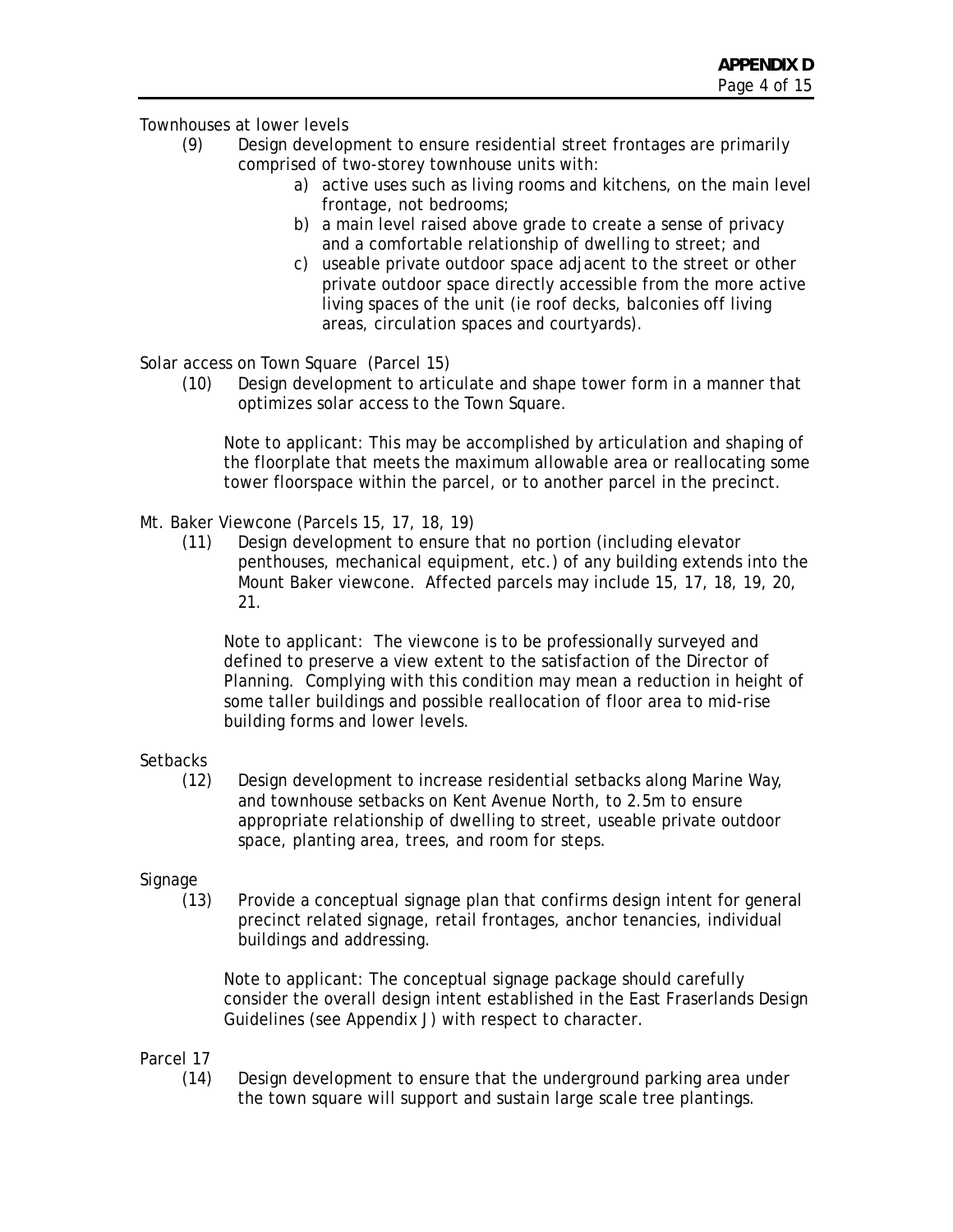#### **PHASING**

- (15) Development is to be phased generally to follow the sequencing set out below:
	- a) Parcels 15, 16.1, 17 and 18.1
	- b) Parcels 13, 14, 16.2, 18.2, and 19.

## LANDSCAPE DESIGN

## Public Realm

(16) Provision of a variety of spaces consistent with the East Fraserlands Design Guidelines (see Appendix J). Aspects to consider include special paving, lighting, planting, driveway crossings, pedestrian entrances, walkways, site furniture, weather protection, garbage storage, recycling and loading facilities.

## Open Space and Landscape Treatment

- (17) Provision with each Development Permit application of a design rationale outlining the programming of the outdoor spaces and landscape structures, including overall use, sustainable design features (planting, water, composting, soil, habitat), urban agriculture, access and security.
- (18) Provision with each Development Permit application for the inclusion of urban agriculture features that are appropriate to the size, unit configuration and location of the proposed development parcel, to ensure that the diverse needs of the future resident population can be met.

Note to applicant: Urban agriculture features, particularly shared garden plots and edible landscaping, should meet the intent of the City of Vancouver's Food Policy objectives and relevant guidelines. Careful consideration should be given to adequate solar exposure, provision of hosebibs for urban agriculture areas, and opportunities for tool storage, composting and seating.

# **Technical**

- (19) Provision of optimum planting depth and volume (may be beyond BCLNA Landscape Standards) for all areas planted on slab. Structures such as underground parking slabs and retaining walls may need to be altered to provide adequate depth and continuous soil volumes.
- (20) Provision with each Development Permit application of a full Landscape Plan. The Landscape Plan should illustrate proposed plant materials (with common and botanical names, plant sizes, and quantities), paving, walls, furniture, fences, lighting, site grading and other landscape features. Plant materials should be listed in a Plant List that is clearly keyed to the Landscape Plan. The Landscape Plan should be a minimum of 1:100 (1/8"=1'-0") scale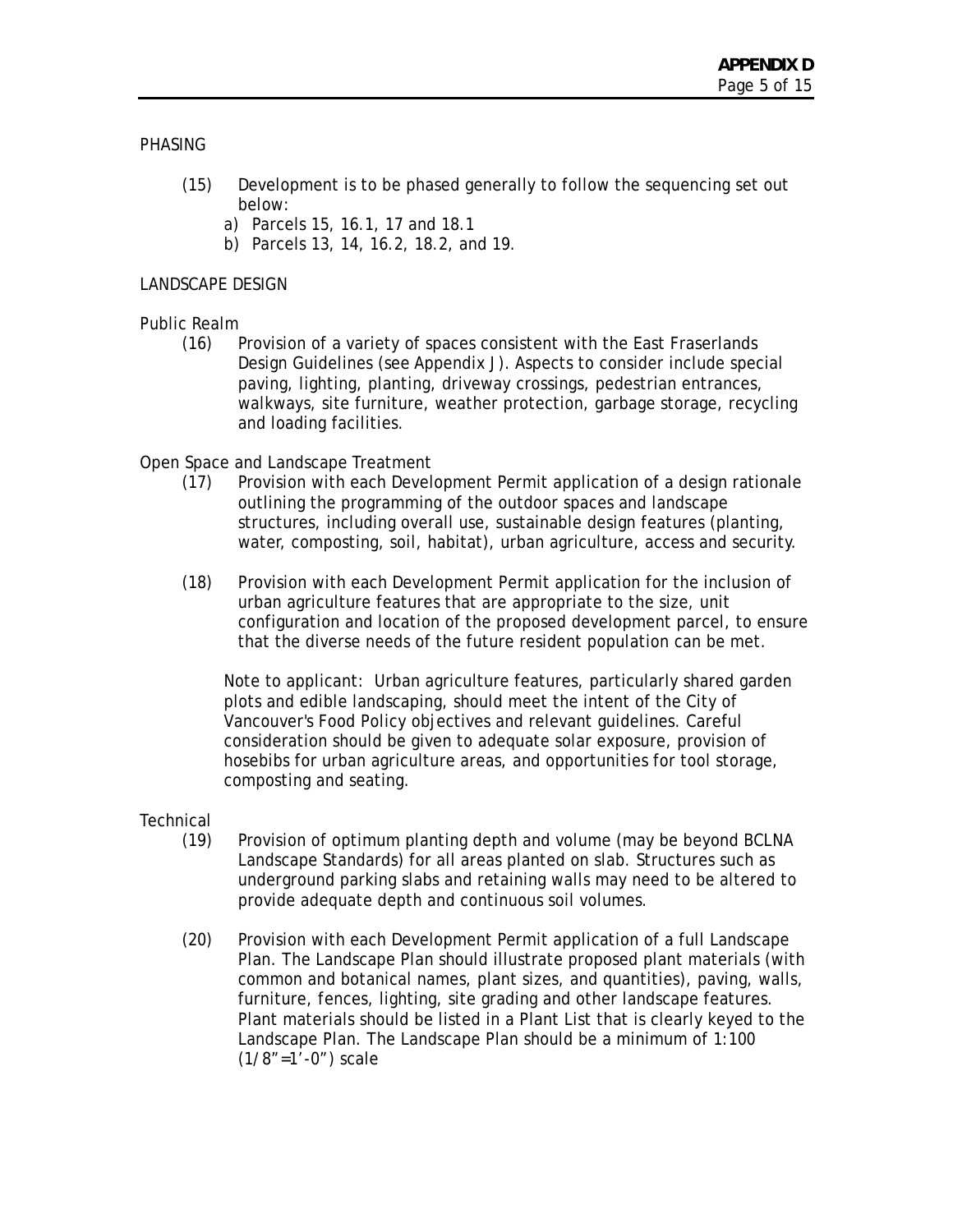(21) Provision with each Development Permit application of large scale sections 1:50 (1/4"=1') illustrating the townhouse to public realm interface at the streets and lanes. The sections should include planters, retaining walls, guardrails, patios, privacy screens, stairs and tree planting depths.

# CRIME PREVENTION THROUGH ENVIRONMENTAL DESIGN (CPTED)

- (22) Design development to take into consideration the principles of CPTED having particular regard for:
	- maximizing surveillance provided by ground level residential units to the pedestrian mews;
	- providing clear definition between public and private spaces;
	- providing secure access to services such as residential mail and garbage without using public property;
	- providing convenient and secure access if residential parking is proposed off-site;
	- reducing the scale of large areas of underground parking to serve specific buildings where possible;
	- reducing opportunities for crime in underground parking areas by providing full separation between user groups and improving visibility,
	- reducing opportunities for break and enter;
	- reducing opportunities for mail theft; and
	- reducing opportunities for graffiti and skateboarding where not programmed in open spaces.

# SOCIAL DEVELOPMENT

(23) Provision with each Development Permit application of a range of common area amenities that are appropriate to the size, unit configuration and location of the proposed development parcel, to ensure that the diverse needs of the future resident population can be met.

Note to applicant: Indoor and outdoor area amenities should meet the intent of the High-Density Housing for Families with Children Guidelines. The basic structure and aesthetics of the outdoor amenity areas should allow flexibility for future alternate uses of the spaces.

(24) Provision of a minimum of one family childcare unit in each of the Affordable Housing buildings where family housing is provided, to the satisfaction of the Managing Director of Social Development.

Note to applicant: Family childcare unit layouts should comply with the requirements of the Community Care Facility Licensing and should be licensable for the maximum number of spaces.

# **PARKS**

(25) No utilities located in or adjacent to parks will be included in the park calculation.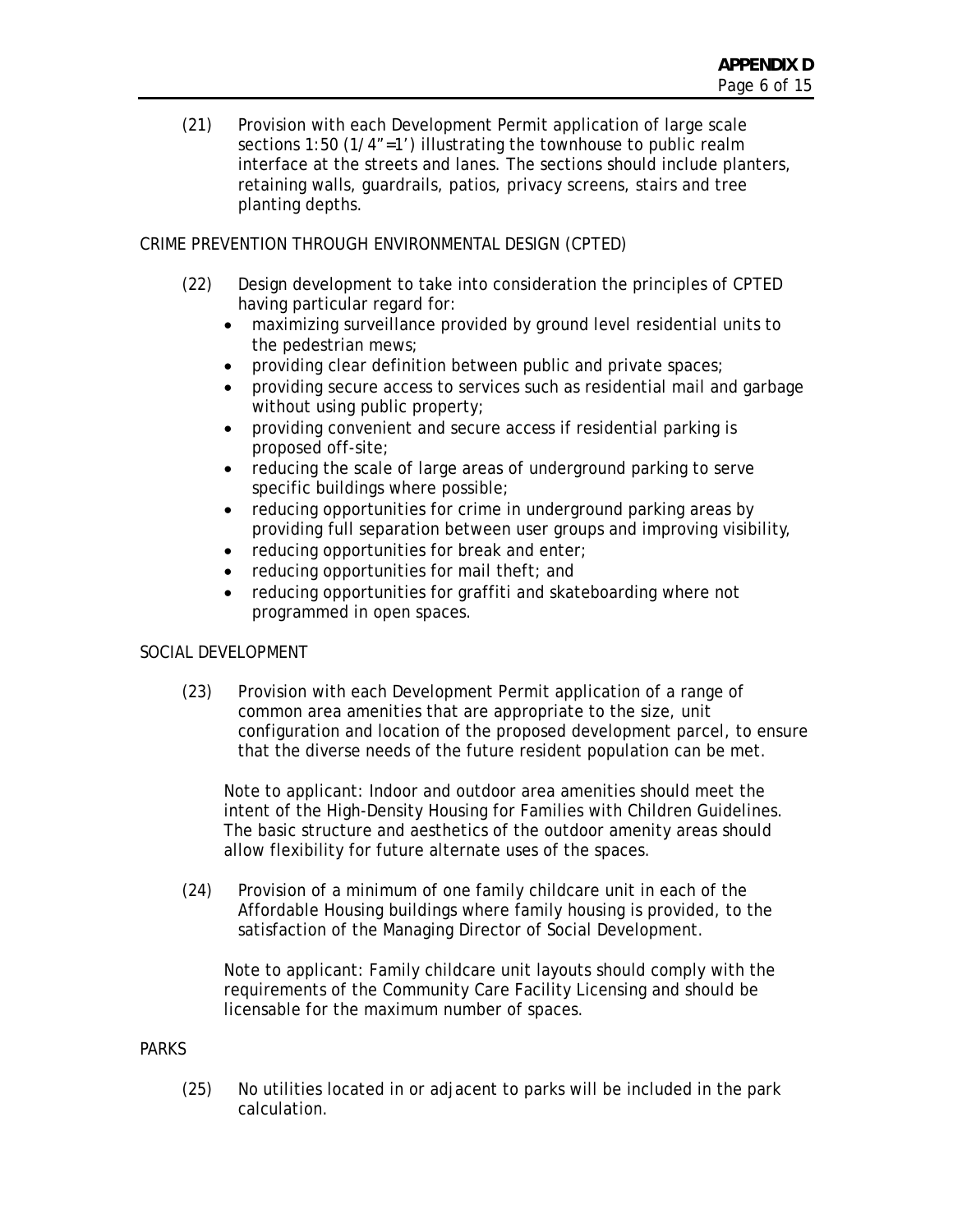(26) All park programming for individual parks should be subject to a public consultation process, in conjunction with the Park Board, including any residents living in the new community, the residents of West Fraserlands and from the Victoria Fraserview Killarney community.

# ENGINEERING

## Public Realm Plan

- (27) Design development such that cyclist path transitions between the Kent Avenue North Greenway and on-street sections are clearly defined, appropriately aligned and designed to safely address conflict with pedestrians.
- (28) Design development such that street trees are only provided where protection for the trees is also provided to the satisfaction of the General Manager of Engineering Services.

Note to applicant: Where located adjacent to driving surfaces, trees should generally be located between the sidewalk and the driveable surface.

(29) Design development such that all roads have a standard crown profile;

Note to applicant: If a road requires a different profile, the detailed design will be considered through a detailed design review process.

- (30) Design development such that both sides of streets have pedestrian friendly sidewalks.
- (31) Design development such that the lighting design including proposed catenary lighting is finalized to the satisfaction of the General Manager of Engineering Services.
- (32) Design development to provide a double row of trees along the south-side of Marine Way such that any street trees planted to the south of the sidewalk shall be on private property.

Note to applicant: Consideration may be given to a different form of landscape screening as an alternative to the row of trees planted on private property if it can be demonstrated that it better enhances both the experience of Marine Way and the liveability of units that front along it.

(33) Design development such that the rainwater management system can accommodate peak stormwater runoff and elements such as raingardens and bioswales accommodate tree growth.

Note to applicant: Any water that flows from private to public property is subject to public safety considerations as well as the regulatory framework that governs water conveyance from public to private property.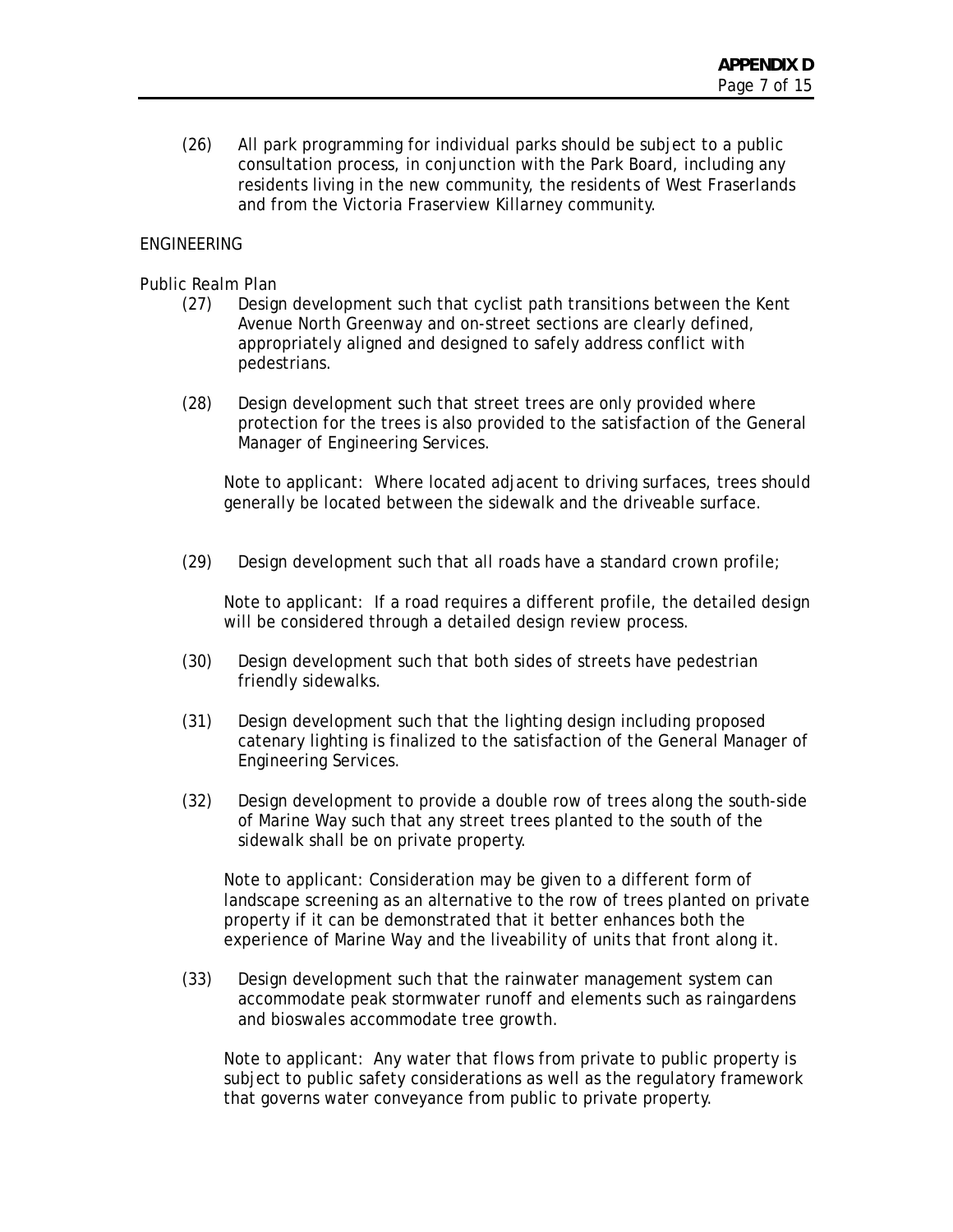- (34) Design development such that planting strips minimize intrusion into adjacent pathways.
- (35) Support agreements will be required where properties require support by means of a retaining wall or any other structure adjacent to City street prior to occupancy of any buildings on the parcel requiring the agreements.
- (36) Design development such that all streets accommodate all legal users including vulnerable users.
- (37) Design development of a universally accessible connection from the town square to the upland neighbourhood.

Note to applicant: This connection can utilize existing infrastructure. Further note that Staff do not feel an appropriate connection within the SRW extending north from the existing Cromwell Street is achievable.

#### Parking

- (38) Confirm on the drawings submitted for Development Permit application that the parking layout adhere with the City of Vancouver Parking and Loading Design Supplement.
- (39) Design development such that on-site loading is properly accommodated. Detailed loading design including turning swaths where appropriate shall be provided before the issuance for any development permit.
- (40) Provision at Development Permit application of an updated Parking and Loading Study for each Parcel and as part of this study turning templates for all parking and loading access points and for all internal parking and loading circulations be clearly shown.
- (41) Provision at Development Permit application, for each multiple dwelling building where 10% or more of the units contain secondary units, of details to the satisfaction of the General Manager of Engineering Services on the increased impacts of secondary units on streets and the neighbourhood. The City Engineer, if deemed necessary, may require additional mitigation measures at the development permit stage.

Note to applicant: Details may be requested in the form of a Transportation Study that examines vehicle volumes with and without secondary units and suggests mitigation measures for any impacts.

(42) Design development to ensure parking and loading access for each parcel be either off the lane or vehicular mews.

Note to applicant: Parcels 15 and 17 - Access to loading for the commercial/retail store by semi-trailers will need to be refined at development permit, there will be no access to the lane from Marine Way.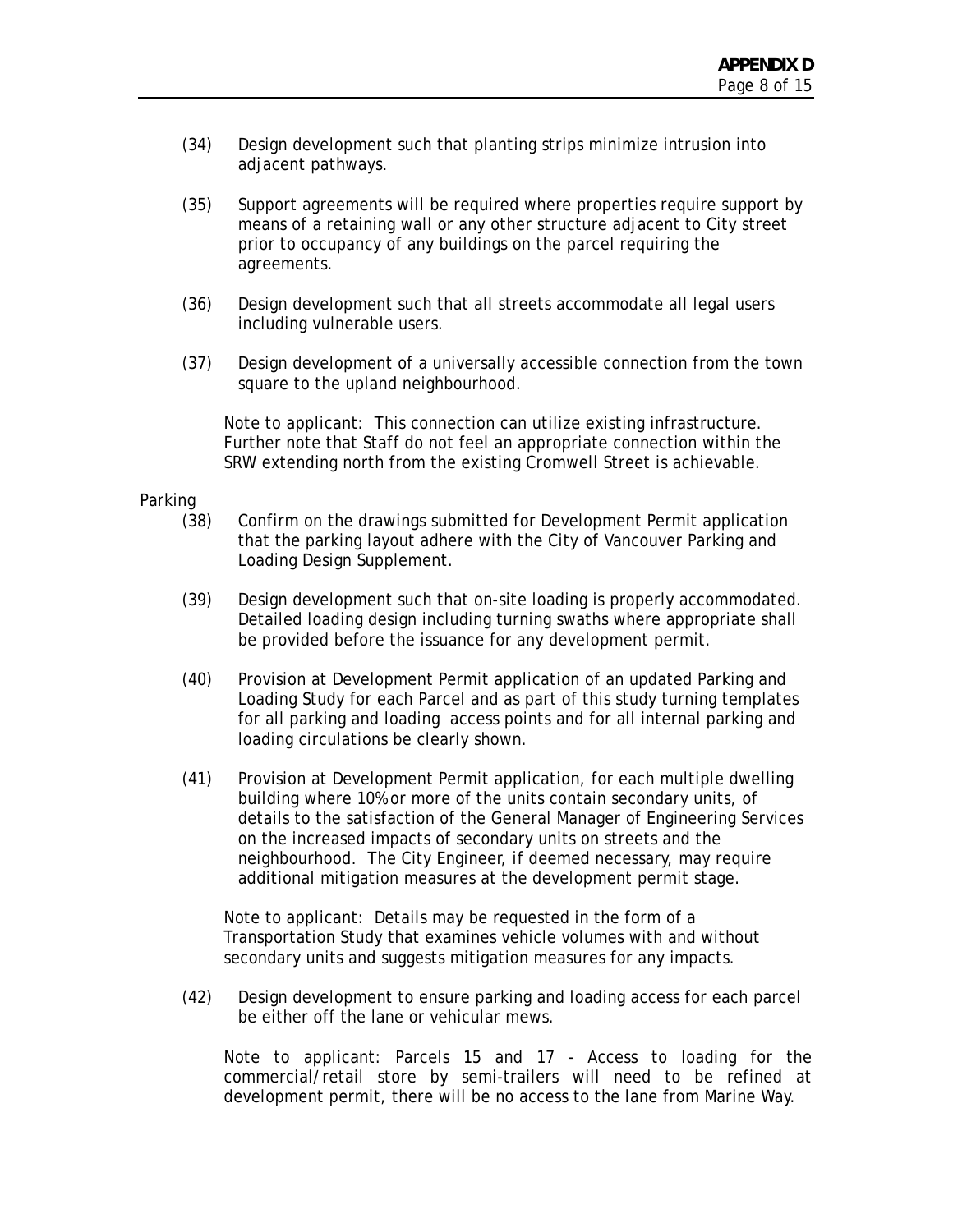#### ENVIRONMENTAL SUSTAINABILITY

(43) Buildings evaluated under the Canadian Green Building Council's (CaGBC) Leadership in Energy and Environmental Design for New Construction (LEED NC-1) program must achieve all prerequisites and the equivalent of 39 credits (LEED Gold) from the project checklist. (Refer to Appendix D) 22 of 39 equivalent credits that are achieved must be those identified as city priorities in Appendix D.

Note to applicant: The LEED NC-1 project checklist should identify targeted credits and a project sustainability strategy with references to the project drawings where applicable that articulate how the applicant will achieve each credit or prerequisite and demonstrate compliance.

(44) All buildings that are not evaluated under the LEED NC-1 program will achieve a Gold rating under either the Built Green program, or the Built Green "Multi" program, with a minimum Energuide score of 80.

Note to applicant: A Built Green project checklist identifying targeted credits and a project sustainability strategy on how the applicant will demonstrate compliance will be required. A copy of the Energuide report (including both completed "P" and "N" files) will be required at occupancy permit.

- (45) Provide a compliance strategy and timeline that outlines the documentation process required to achieve LEED NC-1 Gold and/or Built Green Gold equivalent and include reference to appropriate documentation at development permit, building permit and occupancy permit stages.
- (46) Use of electrical resistance heating for residential heating is not permitted.
- (47) All domestic appliances installed in residential units that are applicable to the Energy Star<sup>™</sup> program will have an Energy Star<sup>™</sup> label.
- (48) Provide for individual in-suite metering for energy use.

Note to applicant: Meter displays will be in a prominent location to encourage usage and improve effectiveness.

(49) No natural gas fireplaces are to be installed within dwelling units. Ornamental non-combustion fireplaces are permitted if they are not heat producing;

Note to applicant: All fireplaces are discouraged. A letter from a professional engineer outlining any provision for ornamental fireplaces is to be submitted at the time of application for a Building Permit to state that the fireplaces installed are not heat producing.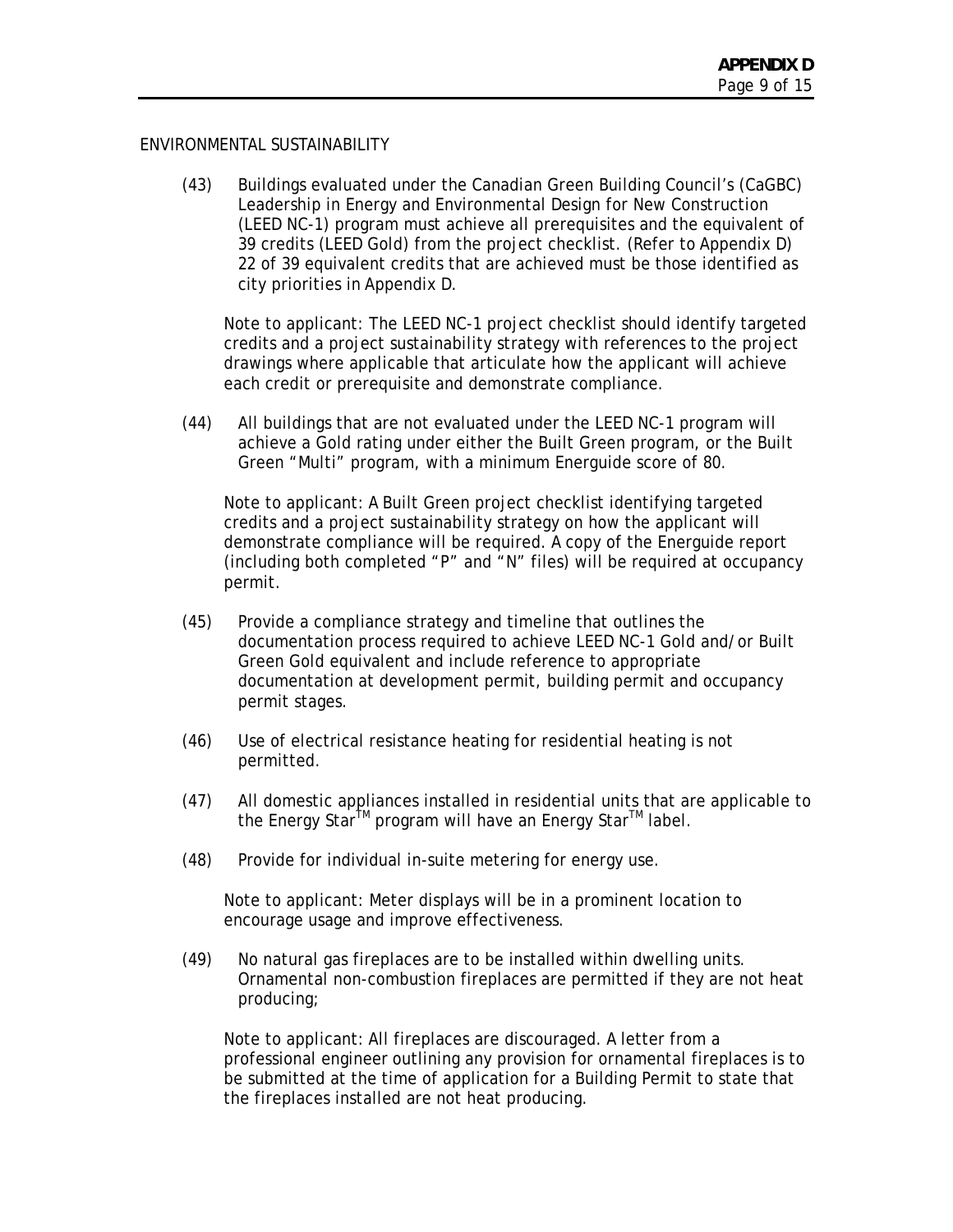- (50) Provide for waste heat capture from the grocery store, for use as an energy source on Parcel 17 or by the NEU.
- (51) Provide a green roof over concrete structures, excluding the tops of towers. Roofscapes should be highly programmable, useable and accessible.
- (52) Provide three streams of waste removal both in-suite and in-building for the development (regular garbage, recyclable materials and organics). The development site is to provide adequate space and infrastructure to accommodate three streams of waste removal including fully outfitted areas that can be made active upon implementation of an organics collection system.
- (53) Twenty percent of all residential parking spaces (excluding visitor parking) will have electric outlets for electric vehicles.

Note to applicant: The outlets must meet the specification laid out in section 86 'Electric Vehicle Charging' in the Canadian Electrical Code including a 20 amp receptacle circuitry that is designed for all spaces, excluding visitor parking. Clarification for how power will be allocated must be provided.

## NEIGHBOURHOOD ENERGY UTILITY

- (54) Building design is to include provision of connections to, and be compatible with, the Neighbourhood Energy Utility proposed for the area.
- (55) Buildings shall, upon implementation of the Neighbourhood Energy Utility, connect to the system for provision of all building heating and domestic hot water services. Exceptions, however, may be granted by the City Engineer on a case by case basis for the use of solar systems to generate heat energy or equipment to acquire waste heat energy from the refrigeration or cooling system of a building for the purpose of supplementing the heat energy provided by the Neighbourhood Energy Utility.
- (56) Provide compatible, energy efficient design and details of the in-building heating and domestic hot water for the connection to the Neighbourhood Energy Utility proposed for the area.

#### SECONDARY UNITS

- (57) Prior to Development Permit issuance, a covenant will be required to ensure that the number of strata lots created upon registration of a strata plan is consistent with the approved number of principle dwelling units.
- B. PROPOSED CONDITIONS OF BY-LAW ENACTMENT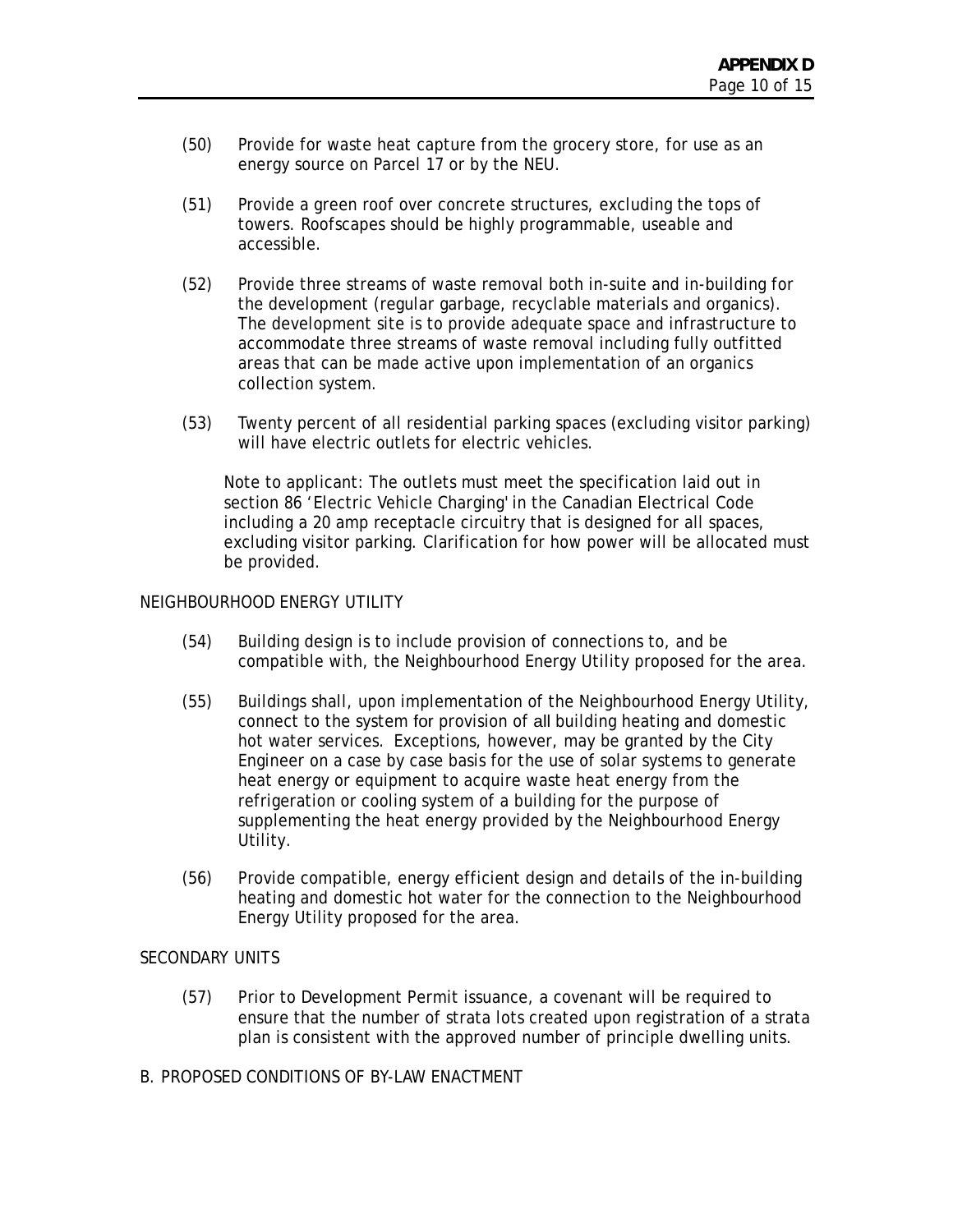# **AGREEMENTS**

 THAT, prior to enactment of the CD-1 By-law, the registered owners shall, at no cost to the City make arrangements for the following, on terms and conditions satisfactory to the Director of Legal Services:

# CHARGE SUMMARY

(1) Provide to the Director of Legal Services a charge summary of the titles to the subject lands, in accordance with her specifications.

# ENGINEERING

Services Agreement

- (2) Execute a Services Agreement to detail the delivery of all on-site and offsite works and services necessary or incidental to the servicing of the subject site (collectively called "the Services") such that they are designed, constructed and installed at no cost to the City, and that all necessary street dedications and rights-of-ways for the Services are provided. The services shall include:
	- a) the upgrading of all Storm, Sanitary and Water systems as required by the development;
	- b) a bicycle connection along Kent Avenue North that connects Boundary Road with Kerr Street;
	- c) a route to the satisfaction of the General Manager of Engineering Services and the Fire Chief that is south of the CP Rail ROW and connects Kerr Street with the High Street and is suitable for fire access;
	- d) at least one temporary vehicular and pedestrian access route to the waterfront from the town square through all phases of development;
	- e) upgrades to Marine Way adjacent to the rezoning area boundaries including six travel lanes, three new signalized intersections (at, from west to east Crescent Street, High Street, and Crescent Street) with left-turn bays at each new signalized intersection, a landscaped median, a treed boulevard, sidewalks and all of the necessary property dedications;
	- f) all roads, pathways, sidewalks, lanes, woonerfs, mews, boulevards, greenways, bikeways and all other hard or softscaped surface and subsurface elements for public access as generally shown in the East Fraserlands Design Guidelines (see Appendix J);
	- g) provisions of life-cycle assessments for all non-standard materials proposed for City streets; and
	- h) a universally accessible connection to the upland neighbourhood.

Subdivision Plan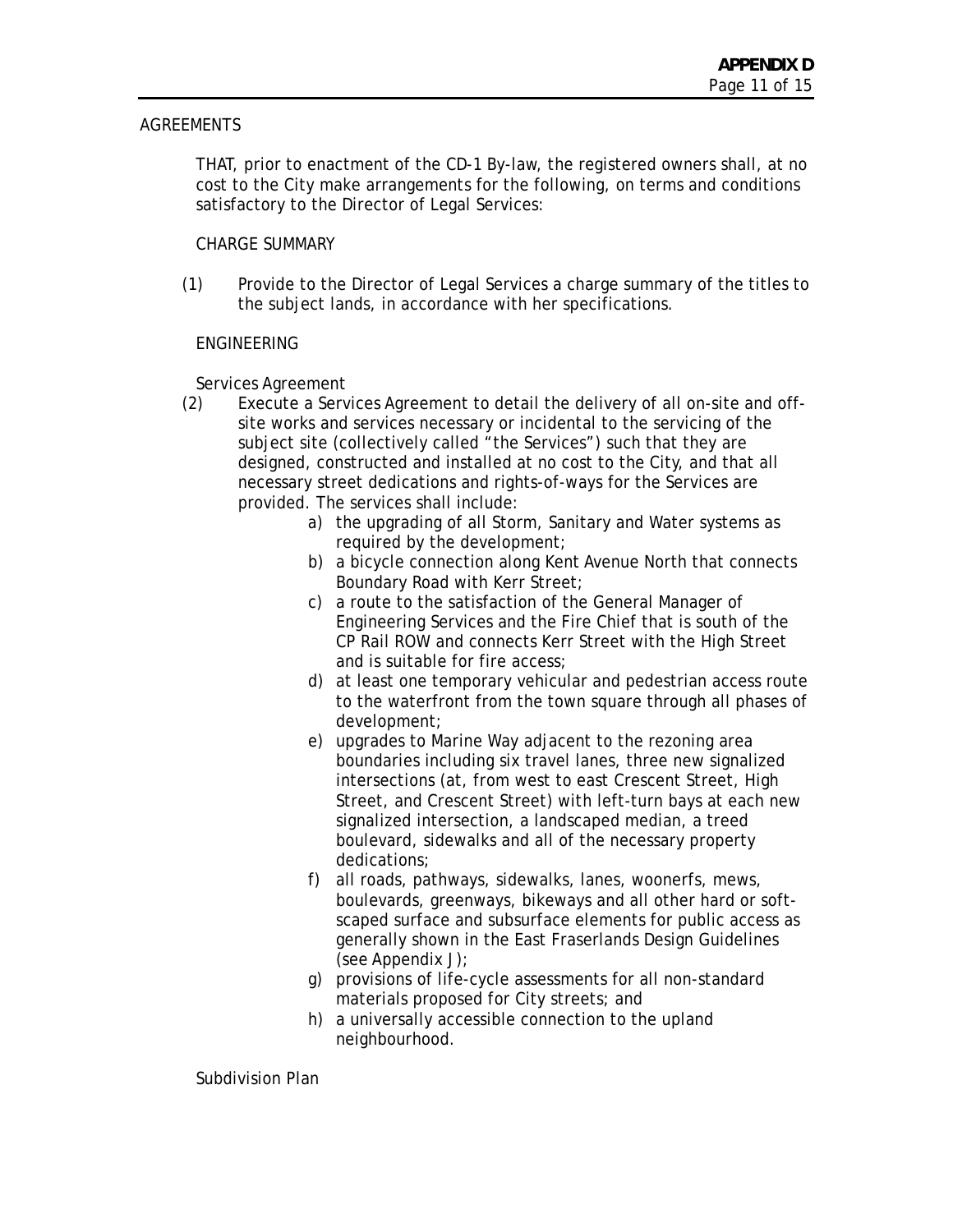(3) Obtain approval of and deposit for registration a subdivision plan that creates parcels generally as defined in the East Fraserlands Design Guidelines (see Appendix J) and provides for delivery to the City, roads (which includes the waterfront walkway/bikeway), and lands for parks and open space.

> Note to applicant: Provision of an as-built survey of Marine Way and detailed design of those sections of Marine to be improved including the intersection of Marine Way and Road L will be required prior to approval of the subdivision plan.

Note to applicant: To facilitate vehicle manoeuvring while maintaining adequate pedestrian space, small radius curves at intersections will be replaced with corner chamfers.

Statutory Rights-of-ways

- (4) Execute statutory right-of-way agreements for public access over vehicular passageways traversing parcels, pedestrian mews, and other spaces for public access (refer to the East Fraserlands Design Guidelines see Appendix J) including the town square on Parcel 17.
- (5) Execute blanket statutory rights-of-way for public access over parcels 13, 14, 15, 16.1, 16.2, 17, 18.1, 18.2, 19 to provide at least one temporary vehicular and pedestrian access route to the waterfront from the town square through all phases of development.

Note to applicant: The SRW area will be reduced and refined when an appropriate alignment has been determined and may be moved and adjusted as needed from time to time to the satisfaction of the General Manager of Engineering Services.

Lease of Roads

(6) Make arrangements for the execution of a lease agreement for Kent Avenue South, Hartley Street, Kinross Street, Dudley Street and Cromwell Street to the abutting owners in accordance with Council Resolution of December 12, 2006.

Conveyance of Closed Roads

- (7) Make arrangements to acquire from the City, at a cost to be determined by City Council prior to the enactment of this rezoning, the portions of road as described and adjacent to lands described in Appendix K being:
	- a) portions of Kent Avenue North adjacent to Lots 119, 120, 127, and 128;
	- b) portion of Cromwell Street adjacent to Lots 124 to 127; and
	- c) Preston Avenue and Lane adjacent to Lots 23 and 24 for subdivision with adjacent lands.

Neighbourhood Energy Utility

(8) Make arrangements to identify and secure for acquisition by the utility operator, an approximately 1500m2 parcel of land, between High Street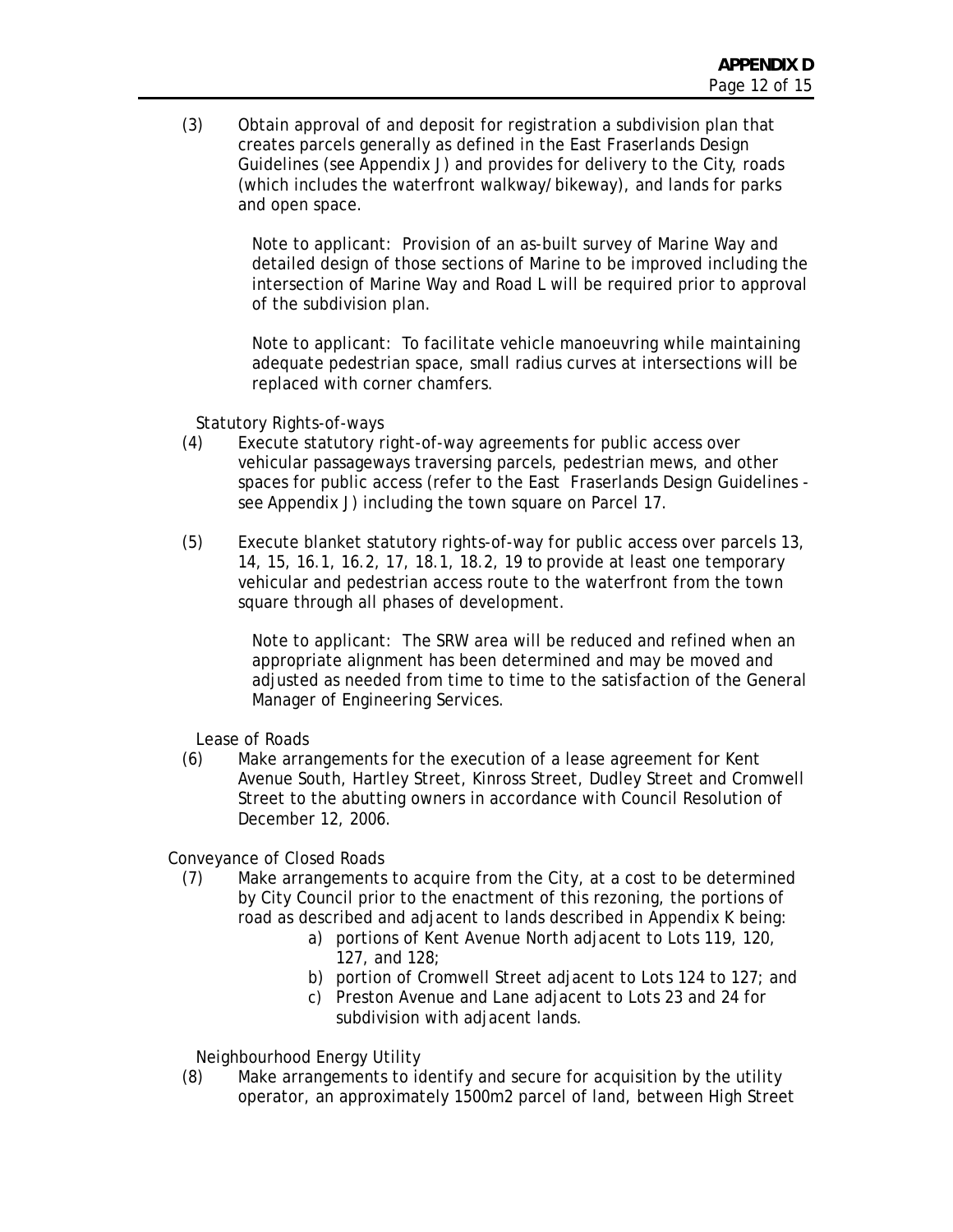and Boundary Road in East Fraserlands to serve as a site for the Community Energy Centre (the term "Community Energy Centre" is defined in Bylaw 9552).

Note to applicant: The siting of the plant may be moved in future as mutually agreed upon by the applicant and the General Manager of Engineering Services as further information on the Neighbourhood Energy Utility is known and appropriate arrangements for transfer of lands will occur at that time.

(9) Make arrangements for appropriate agreements for access to and operation of the Neighbourhood Energy Utility.

Car-share Agreement

- (10) Make arrangements for:
	- a) the provision, operation, and maintenance of car-share vehicles and the provision and maintenance of parking spaces for use exclusively by such vehicles, with such parking spaces to be in addition to the minimum parking spaces required by the Parking By-law;
	- b) designation of visitor or surplus parking spaces which are publicly accessible 24 hours a day (e.g. within visitor parking or outside the building) for future use by car-share vehicles, with such spaces not to be in addition to required parking for residents or visitors; and
	- c) car-share vehicles and spaces will be required for multiple residential units, including live-work units and affordable housing units. "Secondary dwelling units" (i.e. secondary suites in a housing unit) will be considered as separate dwelling units for the purpose of calculating the required number of car-share vehicles;

| No of Dwelling Units | <b>Shared Vehicle</b> | <b>Shared Vehicle</b> | Visitor Space to be  |
|----------------------|-----------------------|-----------------------|----------------------|
| in Development       |                       | Parking Space         | Converted for        |
| Permit               |                       |                       | <b>Future Shared</b> |
| Application          |                       |                       | Parking Space        |
| 1 - 49               | None                  | None                  |                      |
| $50 - 149$           |                       |                       |                      |
| $150 - 249$          |                       |                       |                      |
| $250 - 349$          | ∩                     | ∩                     | 3                    |
| Each additional 100  | +0                    | $+0$                  | $+1$                 |
| units or portion     |                       |                       |                      |
| thereof              |                       |                       |                      |

# SOCIAL DEVELOPMENT

(11) Grant to the City options to purchase lots within Parcels 13 and 15, to be identified by the City, for Affordable Housing programmes. The optioned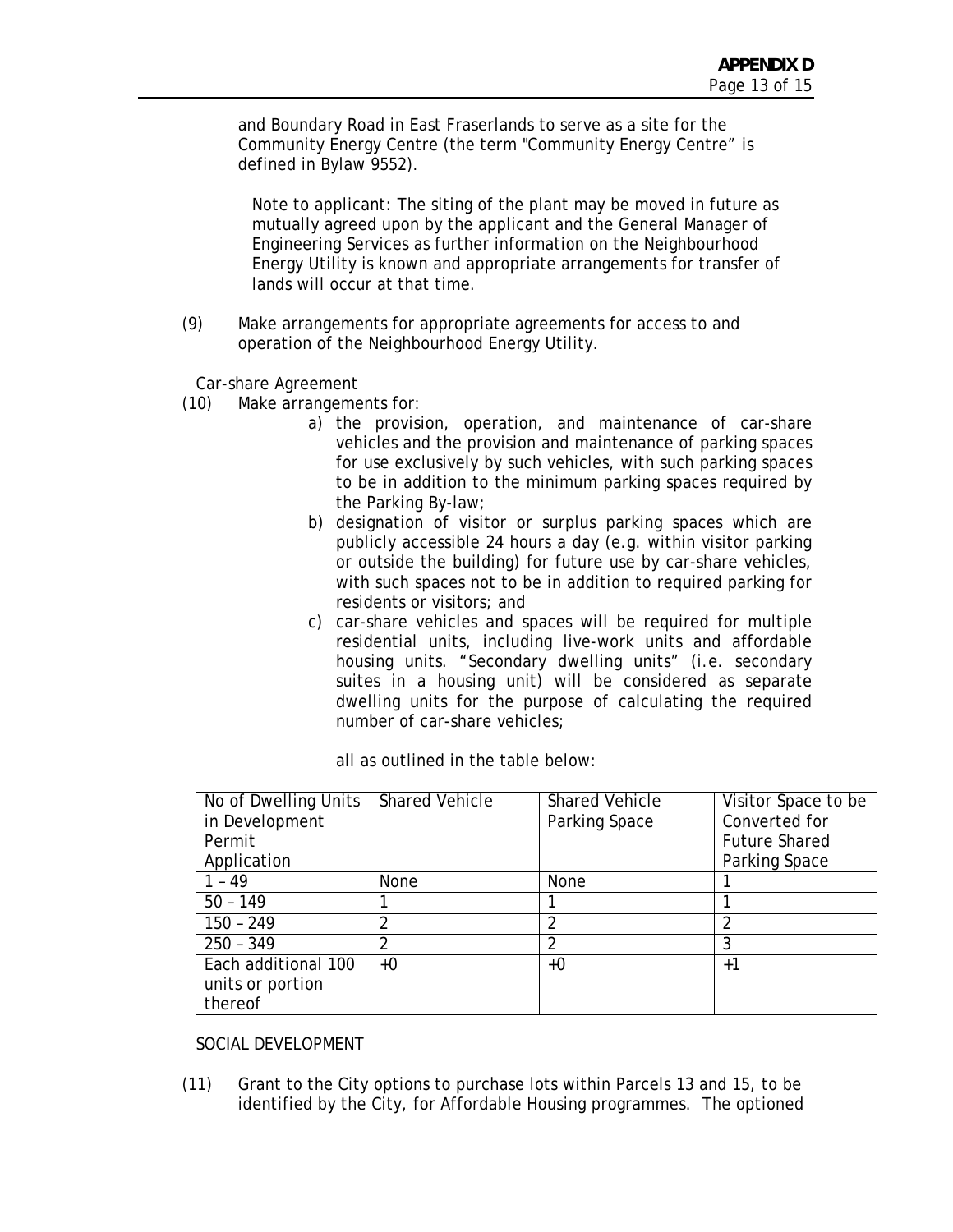lots must be sufficient to develop a minimum of 317 units, including a minimum of 40 family units, and with a minimum aggregate floor area of 20 770 square metres.

(12) Make arrangements for the provision of a 49-space childcare centre in Parcel 19 as part of the mixed use building at town square.

> Note to applicant: The childcare facilities must meet the City's Childcare Design Guidelines and the Childcare Technical Guidelines, as well as regulations under the Community Care Facilities Licensing Act, as such guidelines and regulations are set out at the time the developer submits a Development Permit application therefor.

# PARKS

(13) Make arrangements to convey to the City 1.183 ha of land fully constructed as park, to be funded by the developer but supplemented by City contributions as may be approved by Council. The provision of the lit artificial playing field should accompany the development of Parcel 15.

## PUBLIC ART

(14) Make arrangements for the provision of a public art contribution of \$0.95 (in 2008 dollars, to be inflated at the consumer price index for construction costs) per square foot of floorspace (excluding non-market housing), generally in accordance with the approved East Fraserlands preliminary Public Art Plan, such agreement to provide for security in a form and amount satisfactory to the City.

# LIBRARY CONTRIBUTION

(15) Make arrangements for the provision of a library contribution of \$62.75 per East Fraserlands resident (in 2006 dollars, to be inflated at the consumer price index for construction costs) in a series of payments, such agreement to provide for security in a form and amount satisfactory to the City;

General Note: Where the director of Legal Services deems appropriate, the preceding agreements are to be drawn, not only as personal covenants of the property owners, but also as Covenants pursuant to Section 219 of the Land Title Act.

The preceding agreements are to be registered in the appropriate Land Title Office, with priority over such other liens, charges and encumbrances affecting the subject site as is considered advisable by the Director of Legal Services, and otherwise to the satisfaction of the Director of Legal Services may, in her sole discretion and on the terms she considers advisable, accept tendering of the preceding agreements for registration in the appropriate Land Title Office,